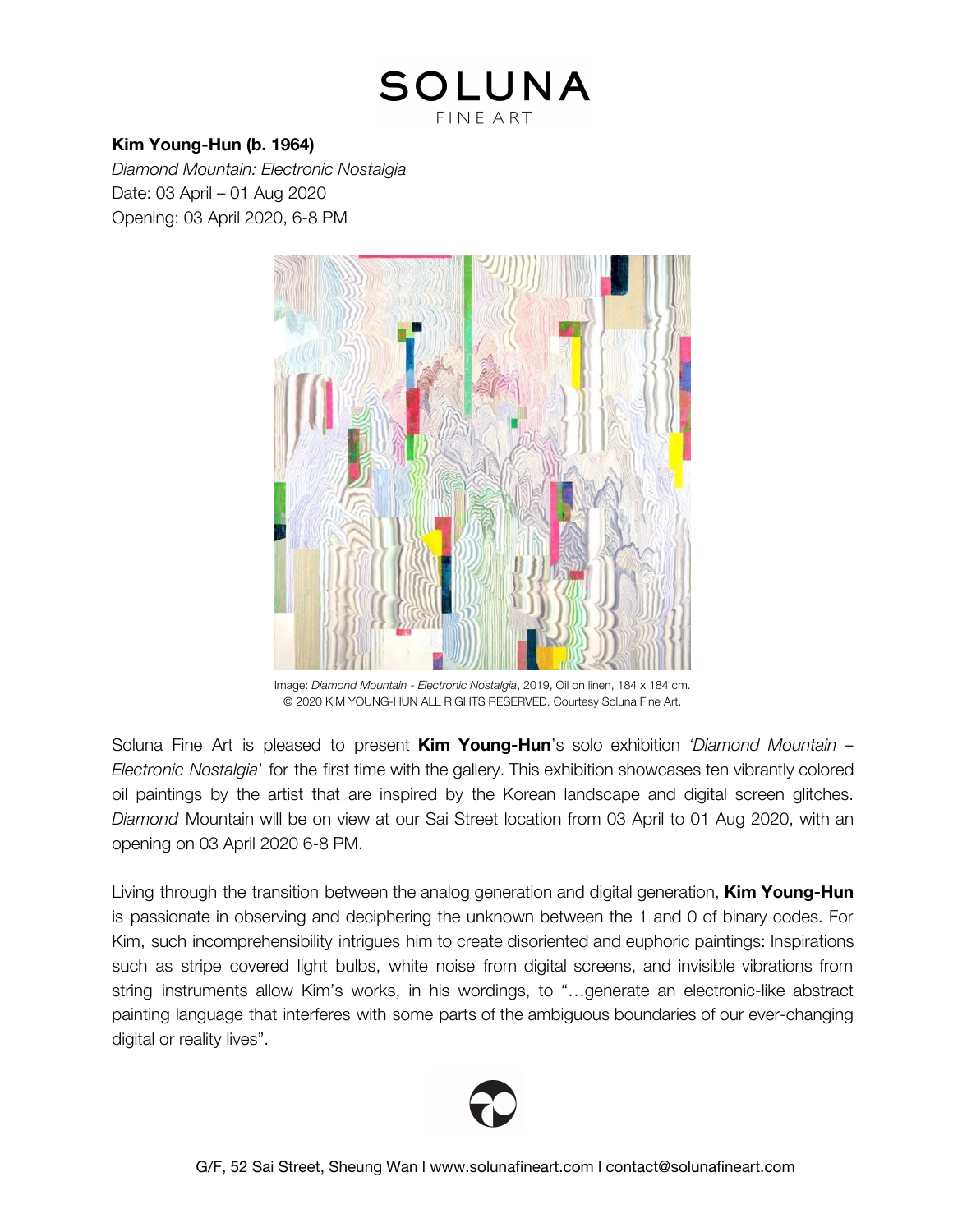# SOLUNA

FINE ART

Kim's works demonstrate a traditional Korean painting technique called *Hyukpil* (革筆畫), in which the painter mixes various colors and paints with rapid strokes using a leather brush. The multi-colored stripes that seem to flow like ink are made by one continuous brush stroke across the canvas, with the oil colors melting together and permeate into the canvas. One of the distinctive features of Kim's post-abstract works is the preservation of his raw artistic process: By having just one layer of paint, the trace of his pulsating brush strokes is unedited and simultaneously creates an illusion of a glossy screen. Kim further explained,

"If I attempt to put additional layers of paint on the first one, this can easily remove and ruin the delicate details of the brush traces. What is more, I would like to use an ecstatic spectrum of garish neon and muddy colors in my paintings to represent our color-saturated world."

Kim has been creating works under the same series called "Electronic Nostalgia" for more than 10 years. 'Electronic' symbolizes the ever-changing energy of life as if the tantalizing pastel visuals of his paintings are transmitting electricity to enthuse the audience and senses the vibration of vitality. On the other hand, 'nostalgia' echoes with Kim's background as a young but ambitious painter who has experienced the overwhelming influence of technology. As an artist who feels sentimental of living in the post-analog revolution, Kim expresses such reminiscence by juxtaposing classical palettes from Korean painting history and cutting-edge neon pink and green. Put together, Kim's 'Electronic Nostalgia' series electrifies the audience and introduce them to what Kim refers as 'new visual intelligence' — the ability to visualize the world with a pioneering perspective, and to modify their surroundings based upon perceptions, and recreate the aspects of visual experiences.

The show title *Diamond Mountain* (金剛山) is based on the center piece's title in Kim's solo exhibition. *Diamond Mountain* not only refers to one of the most picturesque mountains in the Korean peninsula but also the *Diamond Sutra* (金剛經). This Buddhist scripture uses the world's hardest stone 'diamond' as a metaphor, emphasizing that the liberation of the mind is the path to spiritual enlightenment. Similarly, **Kim Young-Hun**'s 'Electronic Nostalgia' series envisages his artistic journey towards a brand-new direction and share his vision with the audience; more importantly, it is a tribute to Diamond Mountain, one of the most important motifs and artists' sources of inspiration in Korean cultural history.